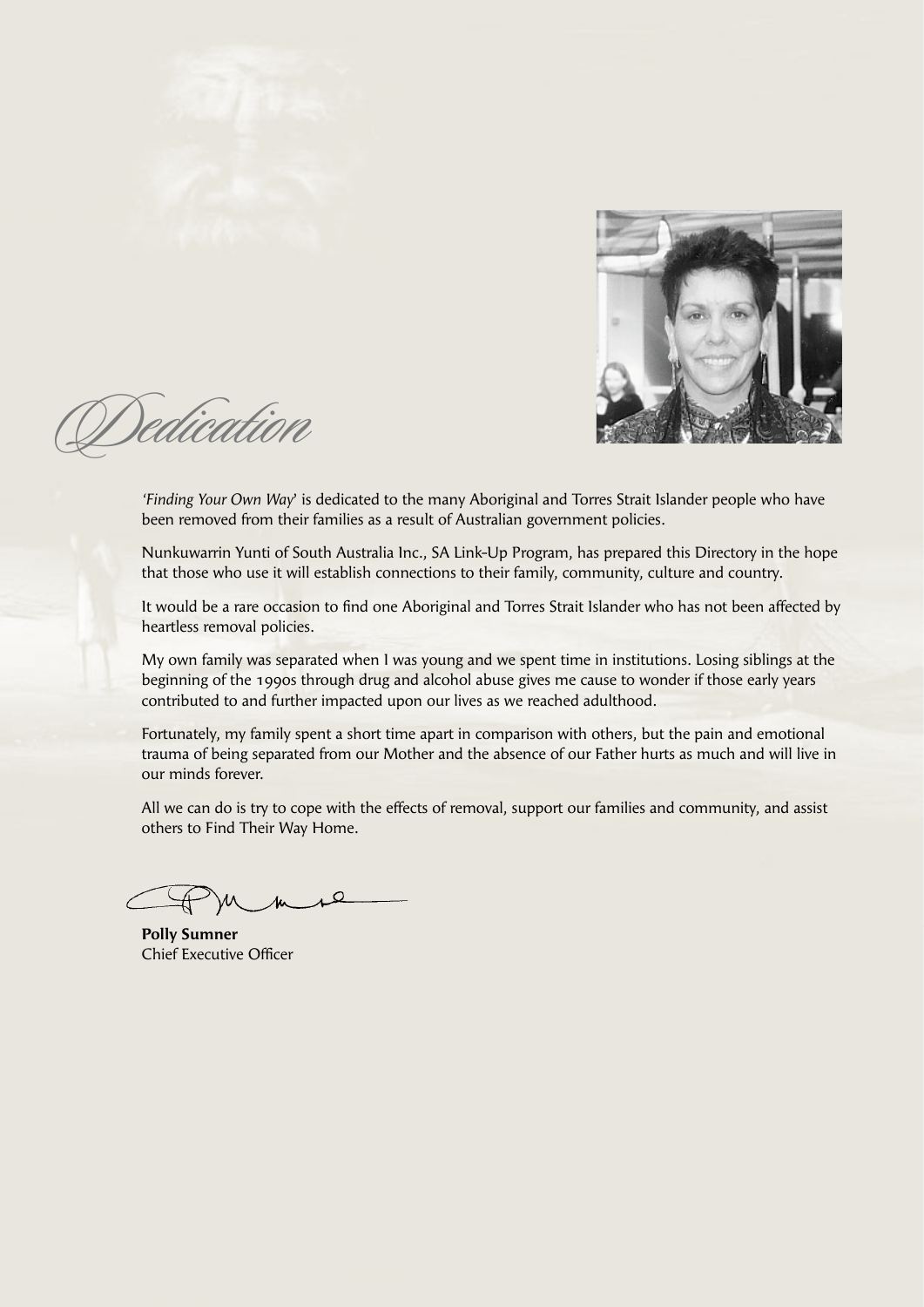

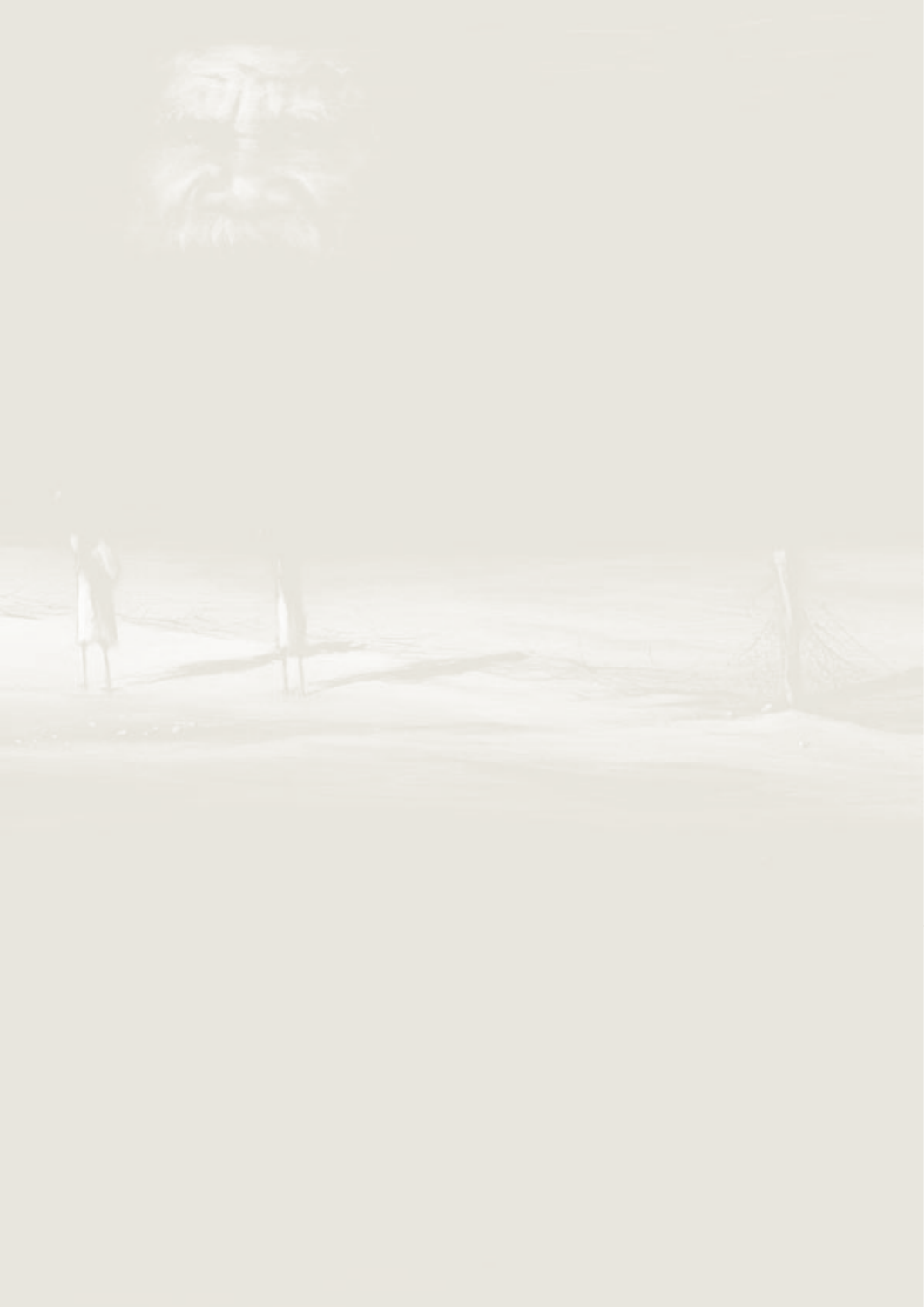Contents

## **Dedication and Acknowledgements**

| <b>Introduction</b> |                                                                                      |
|---------------------|--------------------------------------------------------------------------------------|
| <b>Section 1:</b>   | Anglican Church / Church of England Homes                                            |
| <b>Section 2:</b>   | Homes Run by the Catholic Church                                                     |
| Section 3:          | Homes Run by the Christian Brethren /<br>Open Brethren Assemblies of South Australia |
| <b>Section 4:</b>   | Government Homes                                                                     |
| <b>Section 5:</b>   | Homes Run by the Lutheran Church                                                     |
| Section 6:          | Homes Run by The Methodist Church                                                    |
| Section 7:          | Homes Run by The Salvation Army                                                      |
| <b>Section 8:</b>   | Homes Run by The United Aborigines Mission                                           |
| <b>Section 9:</b>   | Miscellaneous Homes Run by other agencies                                            |
| <b>Section 10:</b>  | Other Homes                                                                          |
| <b>Section 11:</b>  | Other Sources of Records and Assistance                                              |
| <b>Home Index</b>   |                                                                                      |

First published in 2005 by Nunkuwarrin Yunti of South Australia Inc.

Copyright © Nunkuwarrin Yunti of South Australia Inc., July 2005.

All rights reserved. This work is copyright and may not be reproduced in whole or part without the prior written permission of the Chief Executive Officer of Nunkuwarrin Yunti of South Australia Inc., unless for the purposes of Nunkuwarrin Yunti.

Written by: Karen George Edited by: Gary George Cover: Painting by Jacob Stengle Designed by: Dreamtime Public Relations Print Coordinated by: Dreamtime Public Relations

Disclaimers:

This Directory may contain photographs of people who have passed away. Any inadvertent errors or omissions in the text will be corrected in future updates.

Updates will be advised on SA Link-Up's website www.salinkup.com.au

Coordinated by the SA Link-Up Program, Nunkuwarrin Yunti of South Australia Inc. Funded by the Aboriginal and Torres Strait Islander Commission / Office for Aboriginal and Torres Strait Islander Health

**Nunkuwarrin Yunti** of South Australia Inc.

182-190 Wakefi eld Street, Adelaide SA 5000 **Tel:** (08) 8223 5217 **Fax:** (08) 8232 0949 **Email:** nunku@nunku.org.au **Website:** www.nunku.org.au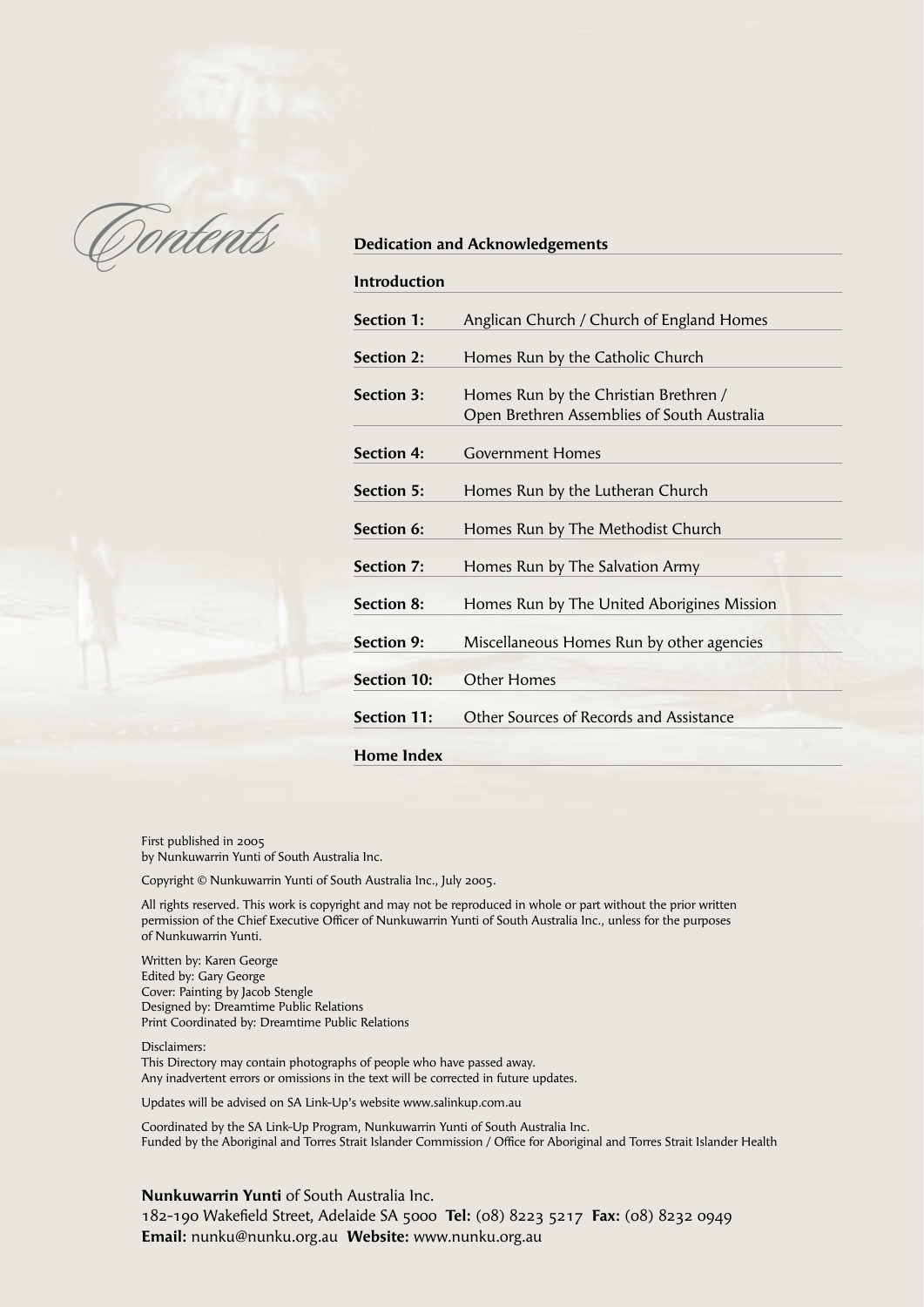

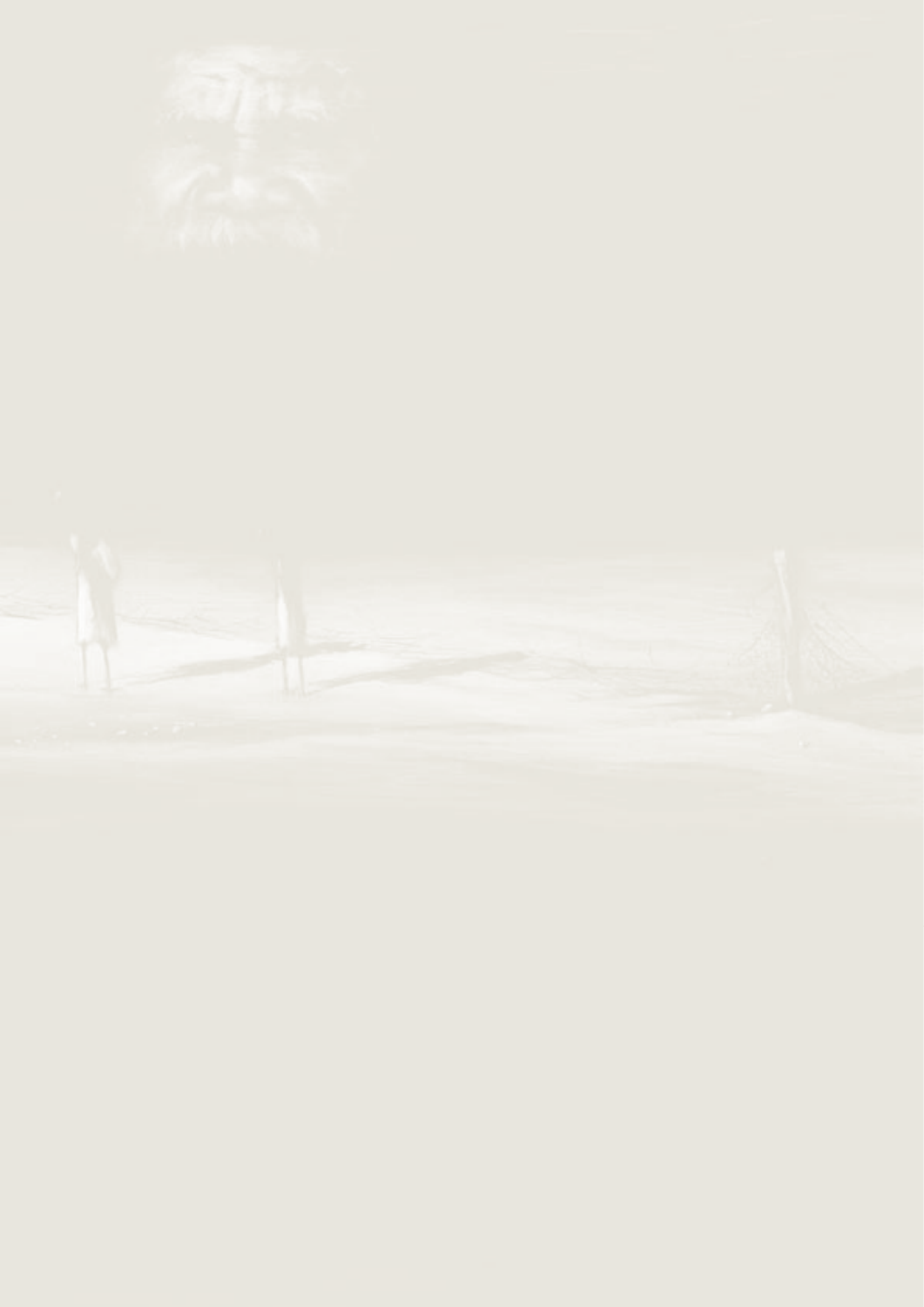## *outh Australia Link-Up Acknowledgement*  S

From the beginning of the SA Link-Up program at Nunkuwarrin Yunti of South Australia Inc. in December 1999, it was evident that there was a large gap between what was known and the actual history and location of the many homes and institutions where our clients were placed.

In consultation with Andrew Wilson, Aboriginal Project Officer, State Records, the need to produce a resource directory began to unfold. Andrew and I had many conversations about how this directory could become a reality.

*'Finding Your Own Way'* would not only help SA Link-Up caseworkers to trace and reunite Aboriginal and Torres Strait Islander people with their families, but also empower those who wished to undertake their own research.

The value of the Directory grew as it was realised that it would also benefit Link-Up Services interstate to access records that were relevant to their clients. It would also provide education and knowledge to the wider community, helping to bring about a stronger understanding of the history of Aboriginal and Torres Strait Islander people in this country.

Our next step was to secure funding to produce the Directory. Initial proposals to the Aboriginal and Torres Strait Islander Commission (ATSIC) in 2000 met with little success. Then in 2001, the ATSIC Zone Commissioner, Brian Butler, was highly supportive of the proposal and funding was secured. SA Link-Up is truly thankful to Mr Brian Butler, without whose support, this project may not have come to fruition. From July 2004, the Office for Aboriginal and Torres Strait Islander Health (OATSIH) continued on from ATSIC in financially supporting the production of 'Finding Your Own Way'. SA Link-Up thanks both ATSIC and OATSIH for making the Directory a reality.

Consultant, Karen George, was selected to research and write the Directory as she had significant historical knowledge and passion for the project. SA Link-Up wishes to thank Karen, particularly as she put many additional hours over and above the contracted rate to complete the Directory.

Dreamtime Public Relations, who had already produced 'Aboriginal Missions in South Australia' and various other publications associated with Link-Up Services, was selected to design the Directory. There is no doubt about Dreamtime's passion for this work as can be seen by their beautiful and sensitive approach to the design and their consistent and undivided support of SA Link-Up since we began.

*'Finding Your Own Way'* has also been an invaluable journey for the SA Link-Up team, who were involved in regular team building activities throughout the development process including researching and visiting homes with clients and hearing their personal stories. The team has gained an extended knowledge of the various homes, missions and institutions and a strong sense for what happened at the time of removals.

To the many clients who shared their personal stories throughout *'Finding Your Own Way'*, how can I thank you enough. Your stories have made the Directory a meaningful resource and will provide a more endearing point of reference for readers.

From the team at SA Link-Up, we hope this Directory assists many Aboriginal and Torres Strait Islander people find their way home.

**Kay Goodman-Dodd** SA Link-Up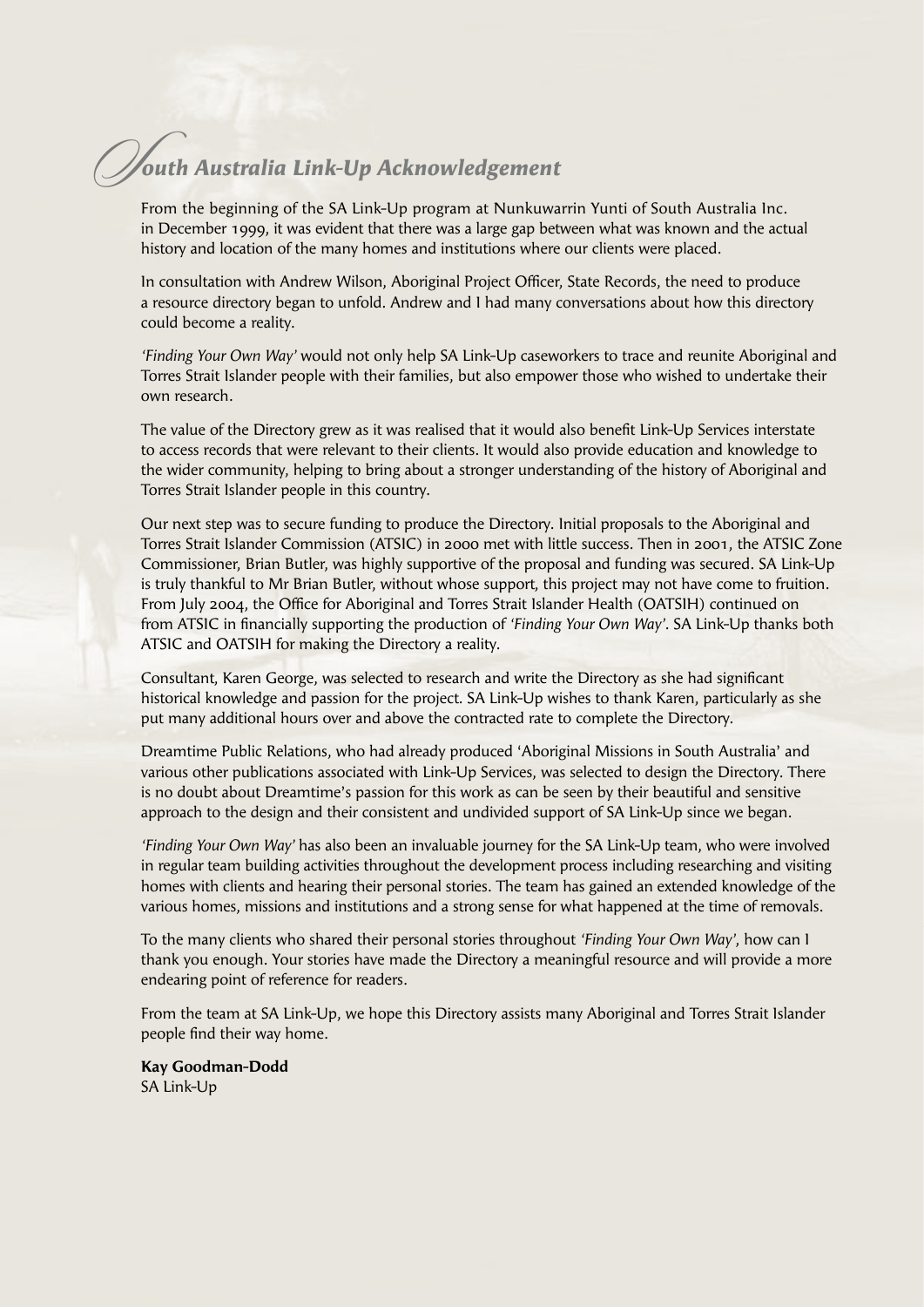

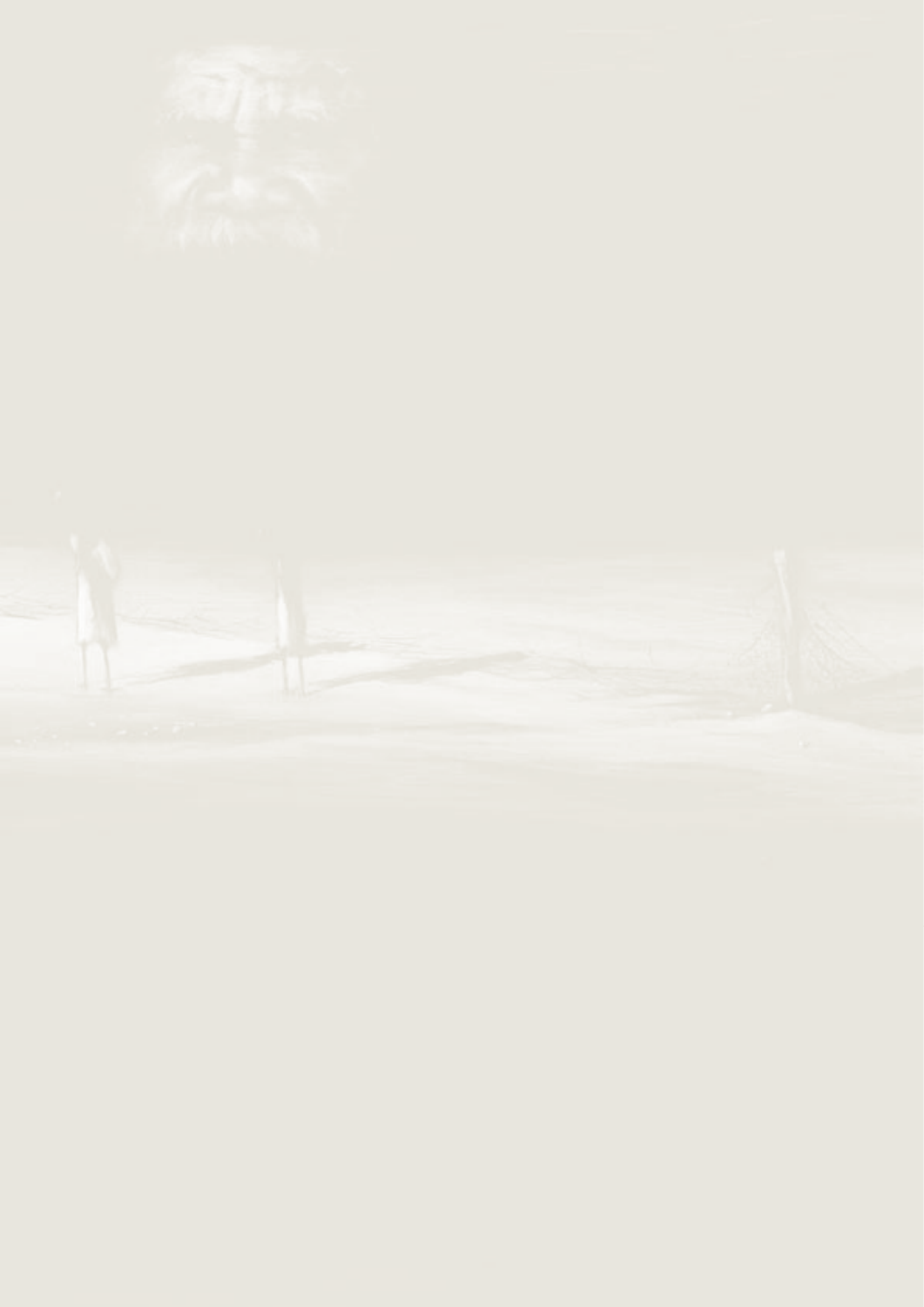## *uthor's Acknowledgements*

I would like to thank Kay Goodman-Dodd of SA Link-Up and Andrew Wilson of State Records of SA for entrusting this project to me. Particular thanks must also go to Gary George for editing of '*Finding Your Own Way' (FYOW)* and David Smids for assistance with photographs and many other aspects of this project.

Many people have helped to make *FYOW* possible by sharing information, allowing access to records and commenting on drafts. These include Robin Radford, Anglican Archives; Rita Perkons, Anglicare; John P McD Smith, son of Father Smith of St Francis House; Sue Ryan, Adelaide Catholic Archdiocesan Archives; Sue Cain, Professional Standards Office Records Service; Kara Piltz, Louise Place Refuge; Lyall Kupke, Lutheran Archives; Jayne Wardrop, Lutheran Church of Australia, South Australia and Northern Territory District Inc; Lindsay Cox, The Salvation Army Australia Southern Territory Territorial Archives and Museum, Melbourne; Ray Crettenden, The Salvation Army Heritage Centre Archives and Museum, Nailsworth, SA; Major Graeme Rigley and Karen Cook, The Salvation Army Australia Southern Territorial Social Programme branch, Mont Albert, Victoria; Chris Jones, United Aborigines Mission Archives; Ruth Natar, daughter of UAM missionaries; Adriana Loro, Centacare; Sister Lia van Haren and Sister Marie McGlynn, Good Samaritan Sisters Archives; Fraser Faithfull, Good Shepherd Sisters Archives; Father Joseph Lee, Salesians of Don Bosco Province Centre Archives; Sister Christine Rowan, Province Leader, Sisters of St Joseph; Sister Josephine Smonolarek, St Stanislaus House; Kate Conley RSM, Sisters of Mercy Archives; Jenny Jerome, UnitingCare Wesley; Gawain Letheby, Uniting*Care* Wesley; Shannon Peake, Adoption and Family Information Service; Tanya Djakovic; Child, Youth and Family services; Kathy Gargett, State Records of SA; Neil Thomas and Nel Fredericks, State Library of SA; staff of the Manuscripts Collection, National Library of Australia; Dr Lowitja O'Donoghue, Colebrook *Tji Tji Tjuta*; Mary Woollacott, Burra Community Library; Sue Sautter, Mount Barker Community Library; Peter Swann, Kapunda; Leonie Sheedy, CLAN; Professional Historians, Dr Brian Dickey, David Hollinsworth and Tom Gara; Sue Anderson, Consultant Archaeologist; Dr Suzi Hutchings, Consultant Anthropologist; Reverend Sid Graham; Mona Tur; Ron and Beryl George; Lorelle Hunter, SA Link-Up; and Commissioner Ted Mullighan, Andrew Collett, Angel Williams and Aleks Wragg of the Children in State Care Commission of Inquiry. Heartfelt thanks to all the people who provided quotations from their own experiences for *FYOW.* Thank you to Dreamtime Public Relations and particularly to Janice Mason for layout and design and to Jacob Stengle for the cover artwork. Thanks to the State Library of SA and State Records of SA for waiving fees for copying and publishing photographs and to State Records of SA for assistance with the cost of editing. There are many other people who provided assistance with this project whom I have not mentioned in person. I thank them too.

I am continuing to research records of children's homes in SA as research historian for the Children in State Care Commission of Inquiry and will keep sharing information through updates to this guide. I hope that this guide will in some small way help a few people to find their way home.

## **Karen George**